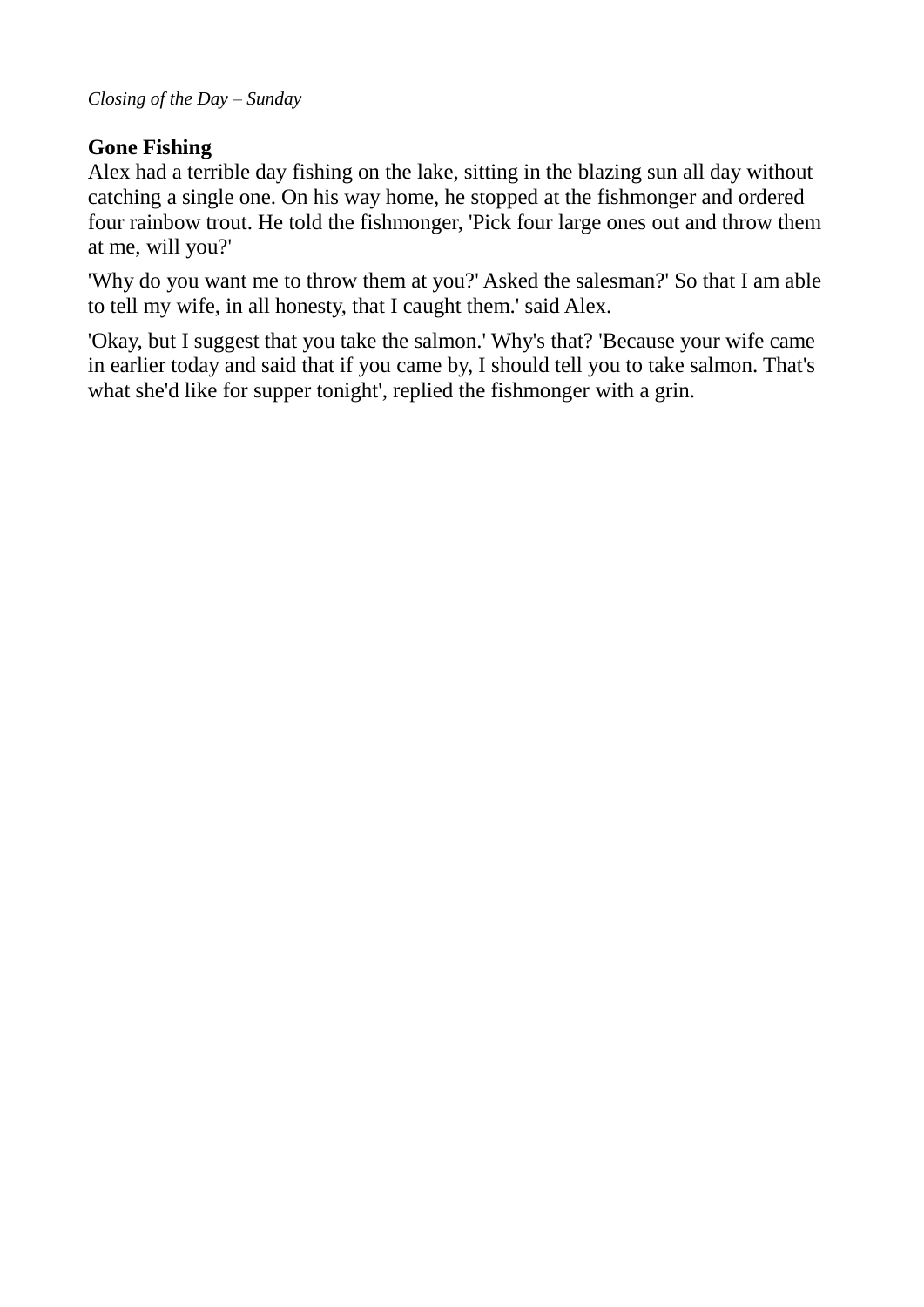# **The blind boy**

A blind boy sat on the steps of a building with a hat by his feet. He held up a sign which said: "I am blind, please help." There were only a few coins in the hat.

A man was walking by. He took a few coins from his pocket and dropped them into the hat. He then took the sign, turned it around, and wrote some words. He put the sign back so that everyone who walked by would see the new words.

Soon the hat began to fill up. A lot more people were giving money to the blind boy. That afternoon the man who had changed the sign came to see how things were. The boy recognized his footsteps and asked, "Were u the one who changed my sign this morning? What did u write?"

The man said, "I only wrote the truth. I said what u said but in a different way." What he had written was: "Today is a beautiful day & I cannot see it."

Do you think the first sign and the second sign were saying the same thing? Of course both signs told people the boy was blind. But the first sign simply said the boy was blind. The second sign told people they were so lucky that they were not blind. Should we be surprised that the second sign was more effective?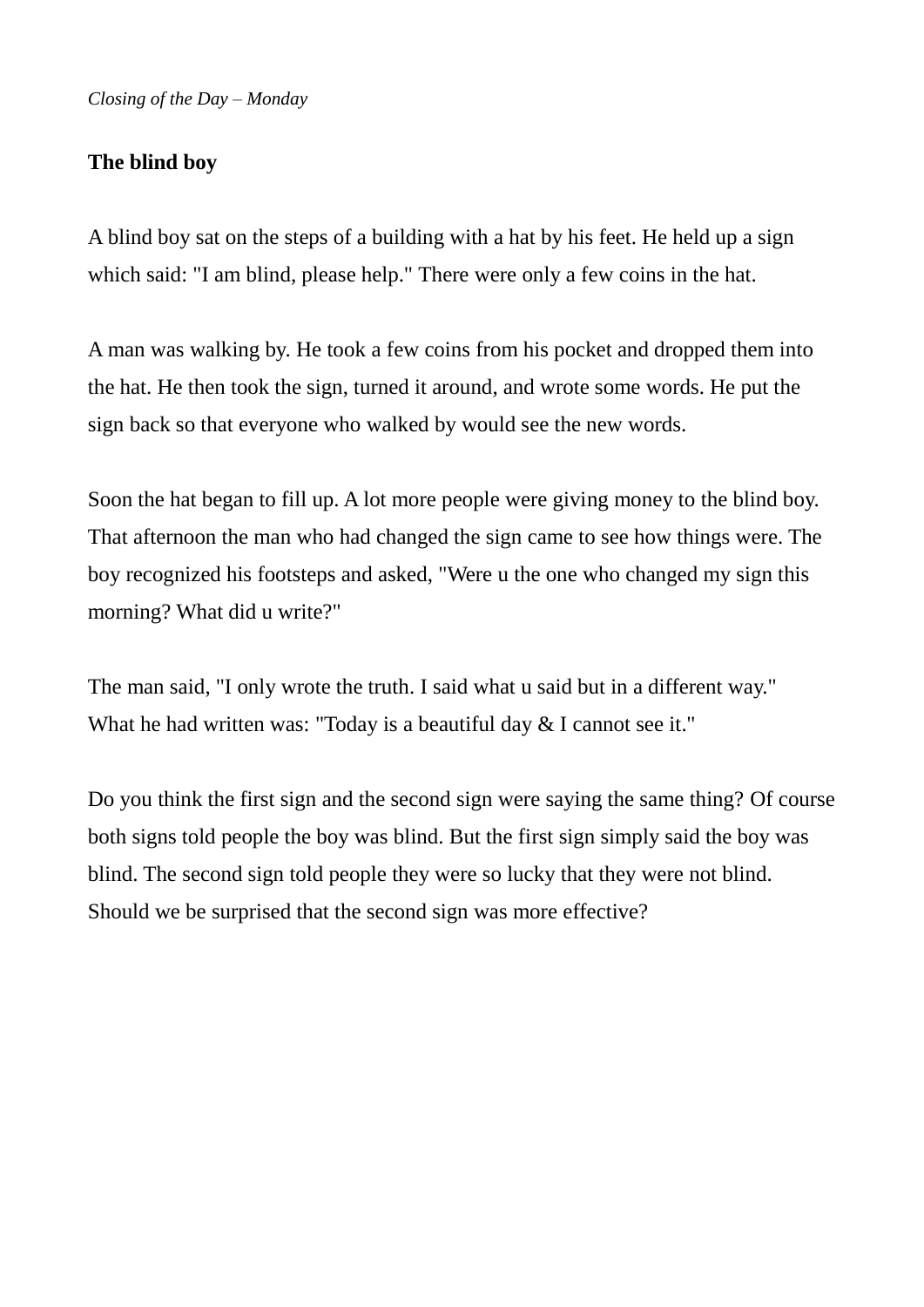## **Guess how much I love you...**

Little Nutbrown buffalo who was going to bed, held tight on to Big Nutbrown buffalo's very long ears.

He wanted to be sure Big Nutbrown buffalo was listening. "Guess how much I love you," he said.

"Oh, I don't think I could guess that," said Big Nutbrown buffalo.

"This much," said Little Nutbrown buffalo, stretching out his arms as wide as they could go.

Big Nutbrown buffalo had even longer arms. "But I love you this much," he said

Hmm, that is a lot, thought Little Nutbrown buffalo/

"I love you as high as I can reach," said Little Nutbrown buffalo.

"I love you as high as I can reach," said Big Nutbrown buffalo.

That is very high, thought Little Nutbrown buffalo. I wish I had arms like that.

Then Little Nutbrown buffalo had a good idea. He tumbled upside down and reached up the tree with his feet.

"I love you all the way up to my toes!" he said.

"And I love you all the way up to your toes," said Big Nutbrown buffalo, swinging him up over his head.

"I love you as high as I can hop!" Laughed Little Nutbrown buffalo, bouncing up and down. "But I love you as high as I can hop," smiled Big Nutbrown buffalo - and he hopped so high that his ears touched the branches above.

That is good hopping, thought Little Nutbrown buffalo. I wish I could hop like that.

"I love you all the way down the lane as far as the river," cried Little Nutbrown buffalo.

"I love you across the river and over the hills," said Big Nutbrown buffalo.

That's very far, thought Little Nutbrown buffalo. He was almost too sleepy to think anymore. Then he looked beyond the thornbushes, out into the big dark night. Nothing could be farther than the sky.

"I love you right up to the moon," he said, and closed his eyes.

"Oh, that's far," said Big Nutbrown buffalo. "That is very, very far."

Big Nutbrown buffalo settled Little Nutbrown buffalo into his bed of leaves.

He leaned over and kissed him good night.

Then he lay down close by and whispered with a smile, "I love you right up to the moon - and back."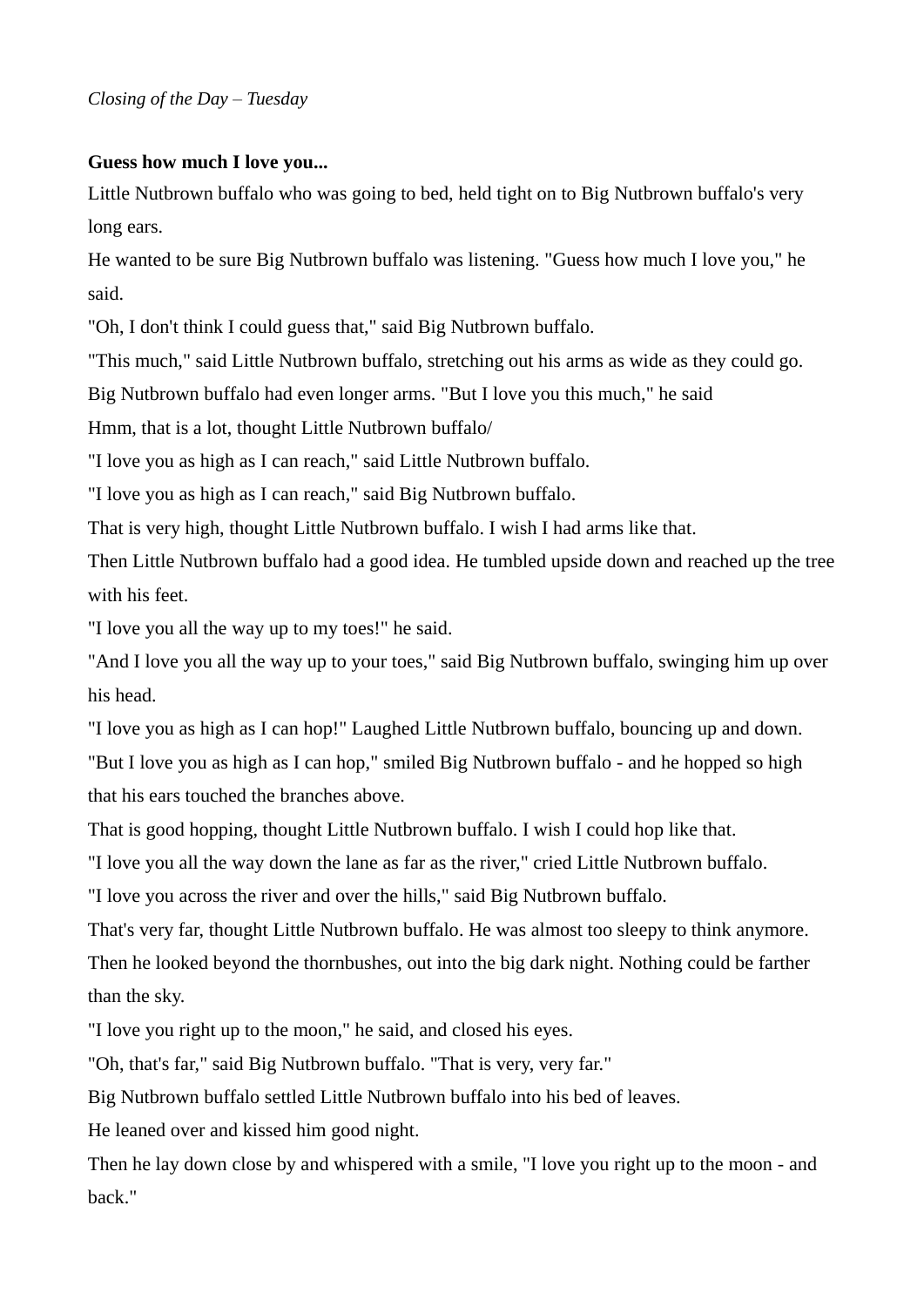## **Finch and Frog**

The finch trills in the apple tree His: Tiriliree! A frog climbs slowly up to him, Up to the treetop's leafy rim And puffs right up and croaks: "Hallooo, Ol' chum: see, I c'n do it too!"

And as the bird his song of spring So sweetly to the world doth sing, The frog chimes in with sassy tones And interjects his bassy drones.

The finch exclaims: "O Joy, hurray! I'll fly away!" And springs into the azure sky.

"Hah!" cries the frog, "Well so kin I!" He makes a most ungainly bound And splats onto the bare hard ground. He's pancake flat, and that's no joke: He's croaked his very final croak.

If someone climbs laboriously Into the branches of a tree And thinks himself a bird to be: Wrong is he.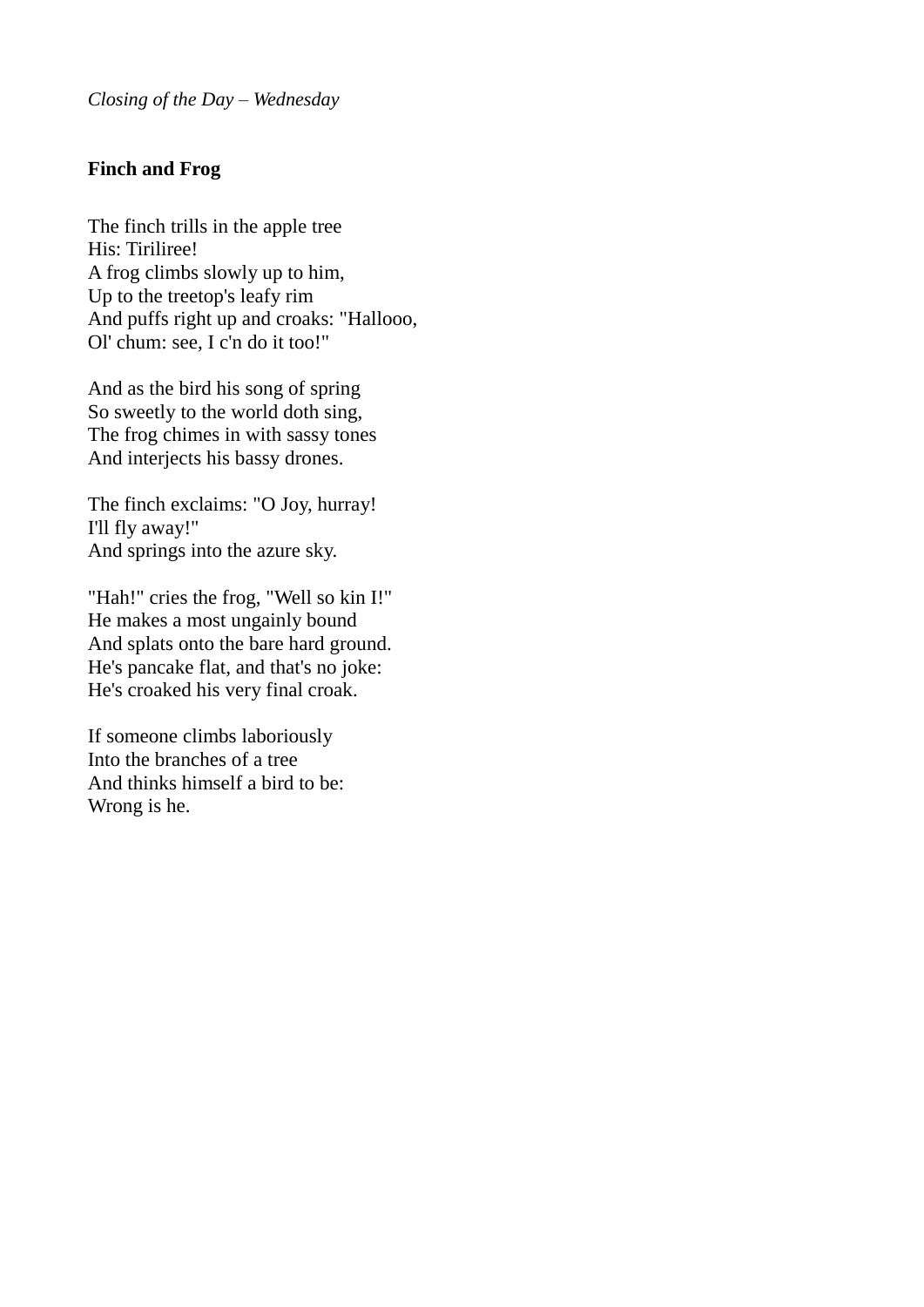### *Closing of the Day – Thursday*

# **The Worry Tree: A Useful and Warm-Hearted Story**

Paresh, an Indian carpenter I once hired to help me restore my old farmhouse had just finished a difficult and hard first day on the job. A flat tyre on his lorry made him lose an hour of work, his electric saw packed in, and now his ancient pickup truck refused to start. While I drove him home, Paresh sat in stony, thoughtful silence.

On arriving, Paresh, in the way of all Indian gentlefolk, invited me in to meet his family. As we walked toward the front door, he paused briefly at a small tree, touching the tips of the branches with both hands.

When opening the door to his home, he underwent an amazing transformation. His tanned face wreathed in smiles and he hugged his two small children and gave his wife a kiss.

After a cup of tea, he walked me to my car. We passed the tree and my curiosity got the better of me. I asked him about what I had seen him do earlier.

'Oh, that's my trouble tree,' Paresh replied. 'I know I can't help having troubles on the job, but one thing for sure, troubles don't belong in the house with my wife and the children. So I just hang them on the tree every night when I come home. Then in the morning I pick them up again. Funny thing is', he smiled winningly, 'when I come out in the morning to pick them up, there aren't nearly as many as I remember hanging up the night before.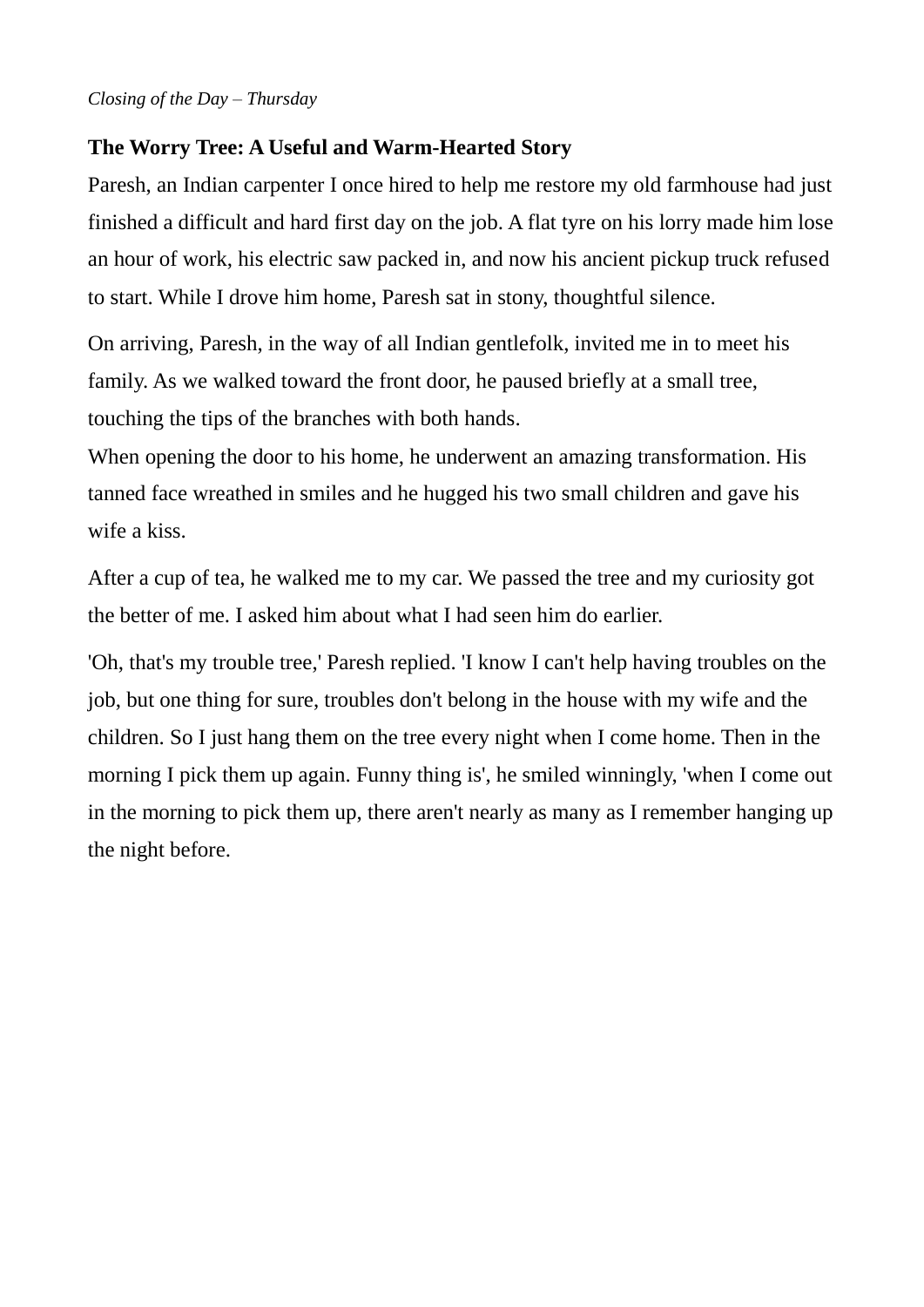#### *Closing of the Day – Saturday*

**The Crocodile** (Roald Dahl) "No animal is half as vile As Crocky–Wock, the crocodile. On Saturdays he likes to crunch Six juicy children for his lunch And he especially enjoys Just three of each, three girls, three boys. He smears the boys (to make them hot) With mustard from the mustard pot. But mustard doesn't go with girls, It tastes all wrong with plaits and curls. With them, what goes extremely well Is butterscotch and caramel. It's such a super marvelous treat When boys are hot and girls are sweet. At least that's Crocky's point of view He ought to know. He's had a few. That's all for now. It's time for bed. Lie down and rest your sleepy head. Ssh. Listen. What is that I hear, Galumphing softly up the stair?